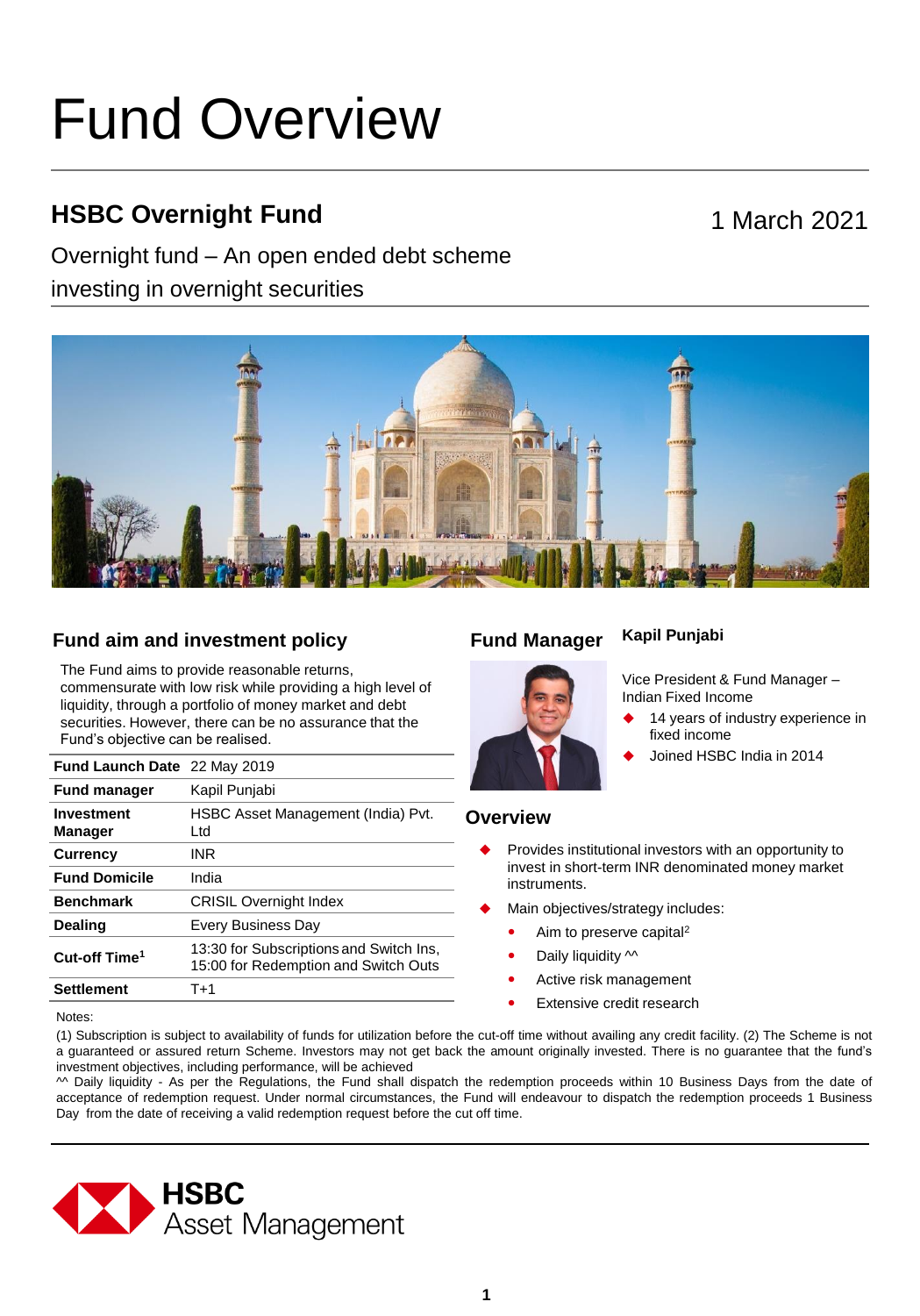#### **Portfolio characteristics**

| Yield to Maturity <sup>1</sup> | 3.29%  |
|--------------------------------|--------|
| Current AUM (~INR m)           | 3778.7 |
| Current WAM <sup>2</sup>       | 1 day  |
| <b>Maximum Maturity</b>        | 1 day  |
| Maximum WAM <sup>3</sup>       | 1 day  |

#### **Fund Information**

|                        | <b>Features</b> |
|------------------------|-----------------|
| <b>Current NAV</b>     | INR 1,070.3074  |
| <b>Settlement Date</b> | $T + 14$        |

| <b>Fund Name</b>       | <b>Total Expense Ratio (TER)</b><br>(as of 28 February 2021) | <b>Minimum Application</b><br>Amount (Rs) | <b>Minimum Redemption/</b><br><b>Switch Account (Rs)</b> |
|------------------------|--------------------------------------------------------------|-------------------------------------------|----------------------------------------------------------|
| <b>HOF</b>             | $0.26\%$ <sup>3</sup>                                        | 5.000                                     | 1.000                                                    |
| <b>HOF Direct Plan</b> | $0.11\%$ <sup>3</sup>                                        | 5.000                                     | 1.000                                                    |

HSBC Mutual Fund/HSBC Asset Management (India) Private Limited would update the current expense ratios (TER) on its website at least three working days prior to the effective date of the change. Details of such changes can be referred on the following link under the Daily TER section:<https://www.assetmanagement.hsbc.co.in/en/mutual-funds>

Source: HSBC Global Asset Management, data as of 28 February 2021

Notes:<br>1.

- TYTM Based on investment amount
- 2. The Weighted Average Maturity (WAM) of the fund
- 3. TER is annualized and Includes GST on Investment Management fees
- 4. As per the local regulations, the fund shall dispatch the redemption proceeds within 10 business days from the date of acceptance of redemption request. Under normal circumstances, the Fund will endeavour to dispatch the redemption proceeds within 1 business day from the date of receiving redemption request.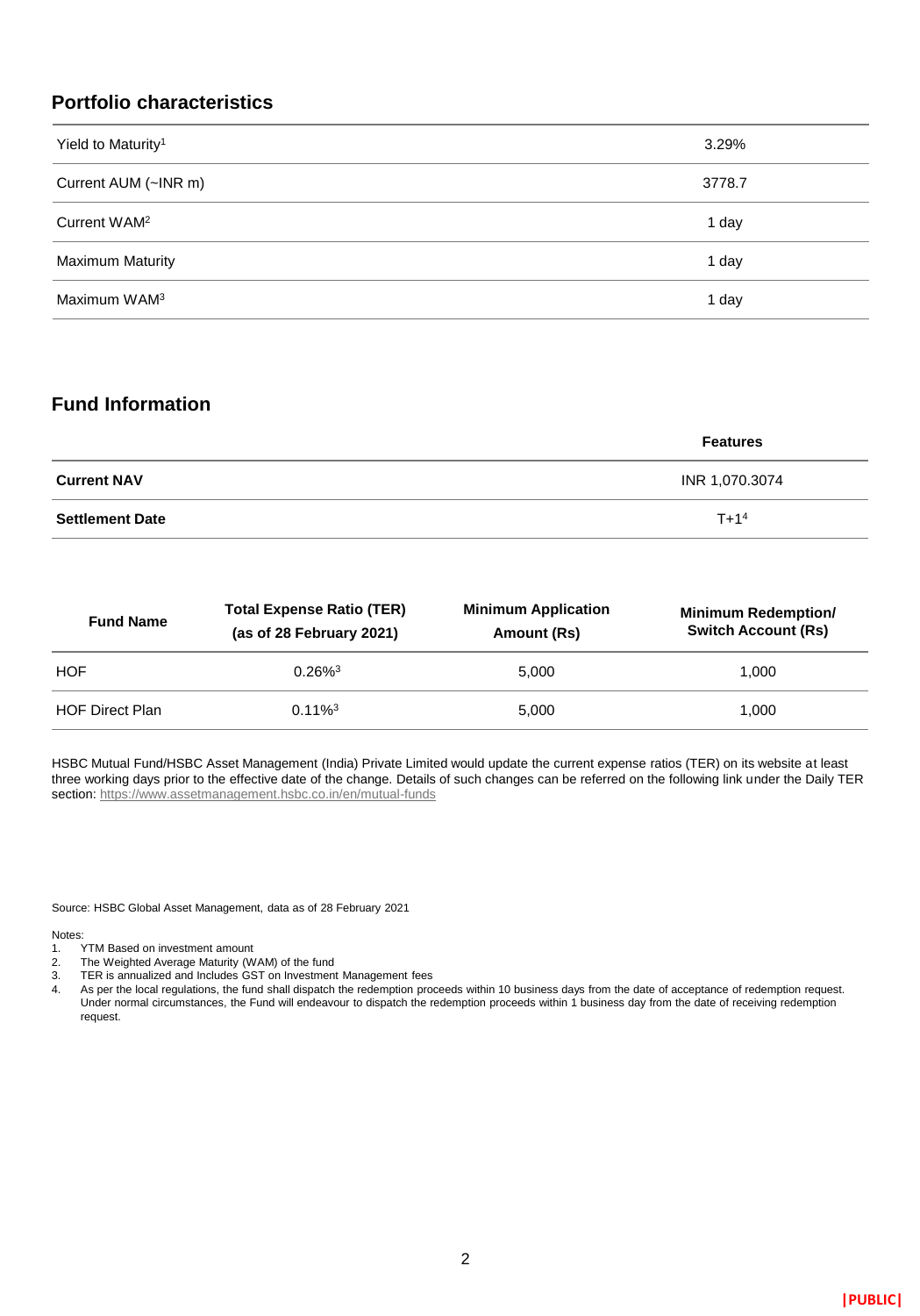## **Portfolio Compositions<sup>1</sup>**

#### **Credit Quality Mix – local\* Instrument Mix credit rating agencies' short-term ratings**



#### **Top 10 issuers/counterparties % NAV**

| Cash Equivalent                    | 100.000% |
|------------------------------------|----------|
| <b>TREPS</b>                       | 6.632%   |
| Reverse Repos                      | 93.130%  |
| Net Current Assets:                | 0.238%   |
| Total Net Assets as on 28-Feb-2021 | 100.000% |

#### **Investment process and team**

Our investment process is active, fundamental and value driven. It combines qualitative top-down analysis of macroeconomic and market dynamics, with structured bottom-up research into individual bond issuers and fixed income securities. While investment decisions are taken locally to ensure focus and accountability, our portfolio managers in India are able to access the expertise and experience of our investment professionals worldwide in order to gain a truly global perspective.

The Fund is managed in India by Kapil Punjabi, who has over 14 years of investment experience. The team in India benefits from the broader HSBC Global Asset Management Liquidity team which manages over USD126.8 billion<sup>2</sup> in money market assets across 11 currencies globally.

Notes:

1. Subject to change without notice.

2. Data as at September 2020

Source: HSBC Global Asset Management, All data as on 28 February 2021 except otherwise mentioned

The rating mentioned above refers to the local credit rating in India. The rating criteria and methodology used by Indian local rating agencies may be different from those adopted by most of the established international credit rating agencies. Therefore, the Indian local credit rating system may not provide an equivalent standard for comparison with securities rated by international credit rating agencies.